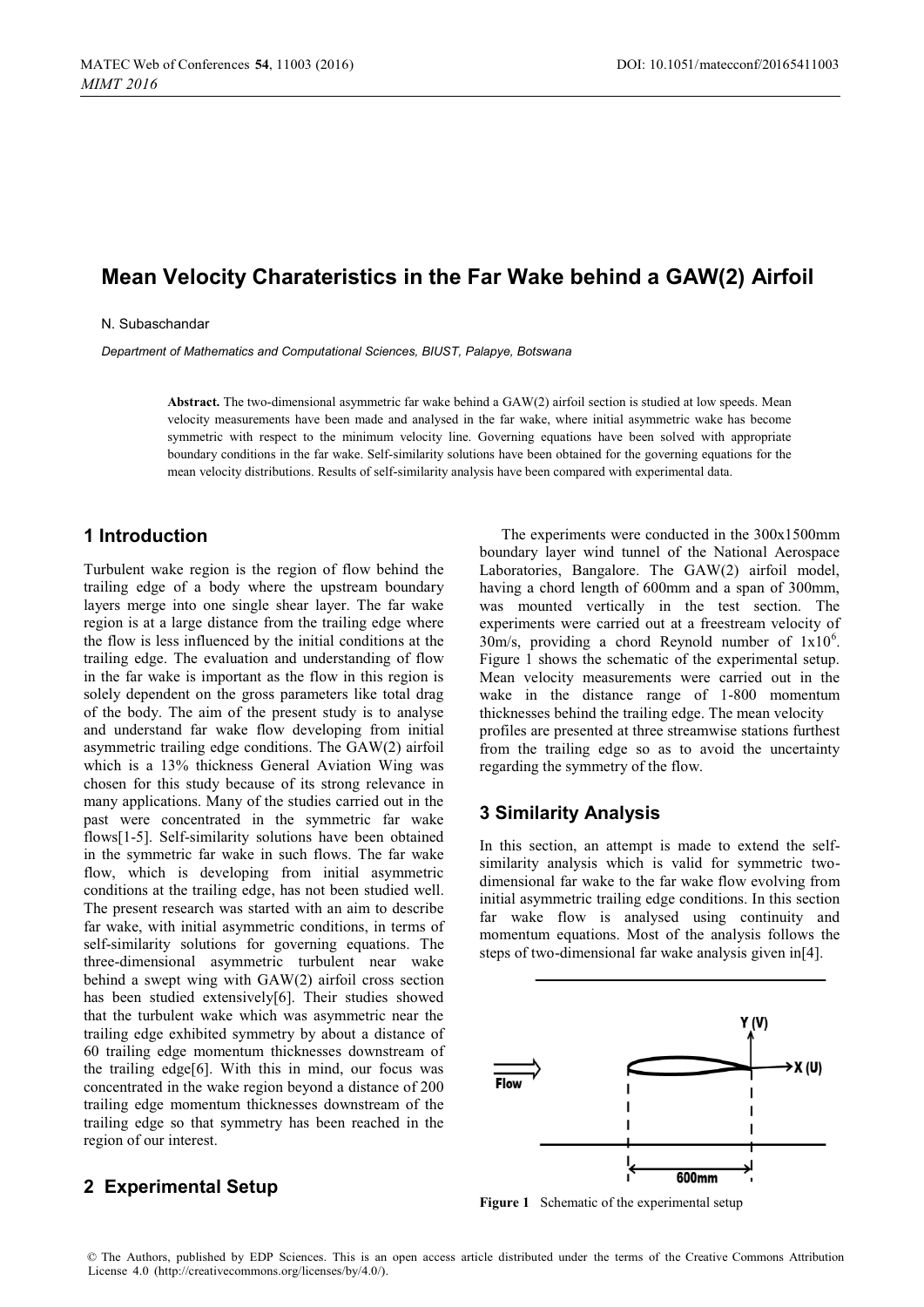With the notations shown in Figure 1, the equations for the far wake flow are

$$
\frac{\partial U}{\partial X} + \frac{\partial V}{\partial Y} = 0 \tag{1}
$$

$$
U\frac{\partial U}{\partial X} + V\frac{\partial U}{\partial Y} = \frac{1}{\rho}\frac{\partial \tau}{\partial Y}
$$
 (2)

The freestream velocity outside the wake is assumed to be constant( $U_{\infty}$ ) and  $\tau = \mu \frac{\partial u}{\partial V} - \rho \overline{u} \overline{v}$  is the total shear stress. We seek a similarity solution of the form

$$
\tau=\rho W_0^2\,g(\eta),\ W=W_0\,f(\eta)\qquad (3)
$$

where  $W = U_{\infty}$  - U and  $\eta = Y/B$  and W<sub>0</sub> and B are the local velocity and length scales, respectively. Eqs 1 and 2 reduce to

$$
\left[\frac{U_{\infty}B'}{W_0} - \frac{B'f}{H}f'\right] - \left[\frac{U_{\infty}W_0'}{W_0^2}B - \frac{W_0'B}{W_0}f\right]f - \frac{F'f}{W_0'}f' + \frac{W_0'B}{W_0}f - \frac{B'f}{W_0'}f' + \frac{W_0'B}{W_0}f' + \frac{B'f}{W_0'}f' + \frac{B'f}{W_0'}f' + \frac{B'f}{W_0'}f' + \frac{B'f}{W_0'}f' + \frac{B'f}{W_0'}f' + \frac{B'f}{W_0'}f' + \frac{B'f}{W_0'}f' + \frac{B'f}{W_0'}f' + \frac{B'f}{W_0'}f' + \frac{B'f}{W_0'}f' + \frac{B'f}{W_0'}f' + \frac{B'f}{W_0'}f' + \frac{B'f}{W_0'}f' + \frac{B'f}{W_0'}f' + \frac{B'f}{W_0'}f' + \frac{B'f}{W_0'}f' + \frac{B'f}{W_0'}f' + \frac{B'f}{W_0'}f' + \frac{B'f}{W_0'}f' + \frac{B'f}{W_0'}f' + \frac{B'f}{W_0'}f' + \frac{B'f}{W_0'}f' + \frac{B'f}{W_0'}f' + \frac{B'f}{W_0'}f' + \frac{B'f}{W_0'}f' + \frac{B'f}{W_0'}f' + \frac{B'f}{W_0'}f' + \frac{B'f}{W_0'}f' + \frac{B'f}{W_0'}f' + \frac{B'f}{W_0'}f' + \frac{B'f}{W_0'}f' + \frac{B'f}{W_0'}f' + \frac{B'f}{W_0'}f' + \frac{B'f}{W_0'}f' + \frac{B'f}{W_0'}f' + \frac{B'f}{W_0'}f' + \frac{B'f}{W_0'}f' + \frac{B'f}{W_0'}f' + \frac{B'f}{W_0'}f' + \frac{B'f}{W_0'}f' + \frac{B'f}{W_0'}f' + \frac{B'f}{W_0'}f' + \frac{B'f}{W_0'}f' + \frac{B'f}{W_0'}f' + \frac{B'f}{W_0'}f
$$

At large distances from the body, the velocity defect is small, i.e  $W_0 \ll U_{\infty}$ , and the underscored terms are of second order or smaller. Hence

$$
\frac{(U_{\infty}B)^{\prime}}{W_0} \eta f^{\prime} - \frac{B(U_{\infty}W_0)^{\prime}}{W_0^2} f - g^{\prime} = 0. \quad (5)
$$

If this asymptotic wake is self-preserving, then Eq. 5 leads to the following well-known result for a far wake with a nonzero momentum thickness[7,8]

$$
B \sim X^{1/2}
$$
 and  $W_0 \sim X^{-1/2}$ . (6)

These half-power growth and decay laws can therefore be used to measure the approach of the mean flow to asymptotic conditions.

In order to evaluate the constants in Eq. 6 and determine the velocity profile  $f(\eta)$ , it is necessary to invoke a turbulence closure model. Thus, for example, introduction of a constant eddy-viscosity,  $v_T$ , viz

$$
\frac{\tau}{\rho} = \nu_T \frac{\partial U}{\partial Y} = \nu_T \frac{W_o}{B} \ f' \text{ or } g = \frac{-\nu_T}{W_o B} \ f'.
$$

reduces Eq.5 to

$$
\frac{\nu_{\rm T}}{W_0 B} f'' + \left(\frac{U_{\infty} B'}{W_0}\right) \eta f' - \left(\frac{U_{\infty} B W'_0}{W_0^2}\right) f = 0. (7)
$$

which is identical with that for laminar flow except that **v** has to be replaced by  $\mathbf{v}_T$  [7]. With the appropriate boundary conditions, the solution of Eq.7 is

$$
f = \frac{w}{w_o} = \exp(-4\eta^2 \ln 2). \tag{8}
$$

$$
B = 4\sqrt{\ln 2} \left(\frac{\nu_{\rm T} x}{U_{\infty}}\right)^{1/2}.
$$
 (9)

$$
\frac{W_0}{U_{\infty}} = \frac{1}{\sqrt{\pi}} \left(\frac{U_{\infty} C_{\rm d} d}{v_{\rm T}}\right)^{1/2} \left(\frac{C_{\rm d} d}{X}\right)^{1/2},\qquad(10)
$$

where  $C_{\mathbf{d}} = \frac{\mathbf{D}}{(\frac{1}{2})\mathbf{p}\mathbf{U}_{\infty}^{\mathbf{1}}}$  is the drag coefficient and d

is a characteristic length of the body. The overall momentum shows that  $C_d d = 2\theta$  where

$$
\theta = \int_{-\infty}^{\infty} \frac{U}{U_{\infty}} \left(1 - \frac{U}{U_{\infty}}\right) dY.
$$

is the constant, asymptotic momentum thickness of the wake. Using  $\theta$  as a length scale, equations (9) and (10) become

$$
\left(\frac{\mathbf{B}}{\mathbf{B}}\right)^2 = 16 \left(\frac{\mathbf{v}_\mathbf{I}}{\mathbf{u}_\infty \mathbf{B}}\right) \left(\frac{\mathbf{X}}{\mathbf{B}}\right) \ln\left(2\right). \tag{11}
$$

$$
\left(\frac{\mathbf{U}_{\infty}}{\mathbf{W}_{\mathbf{0}}}\right)^2 = 4\pi \left(\frac{\mathbf{v}_{\mathrm{T}}}{\mathbf{U}_{\infty}\theta}\right) \left(\frac{\mathbf{X}}{\theta}\right). \tag{12}
$$

From an examination of some early results from the wake of cylinders, Schlichting deduced a value of 0.0444 for  $\frac{1}{\| \cdot \| \cdot \|}$  [7]. However, Townsend quotes a value of 0.032[8], which is identical with the average value deduced from the asymptotic wake data[5]. A value of 0.032 was found to be suitable in the present analysis also. It should be noted that the constants in the above results are derived on the basis of a constant eddy-viscosity model, which is not entirely realistic in view of the marked intermittency of the flow over a large part of the wake.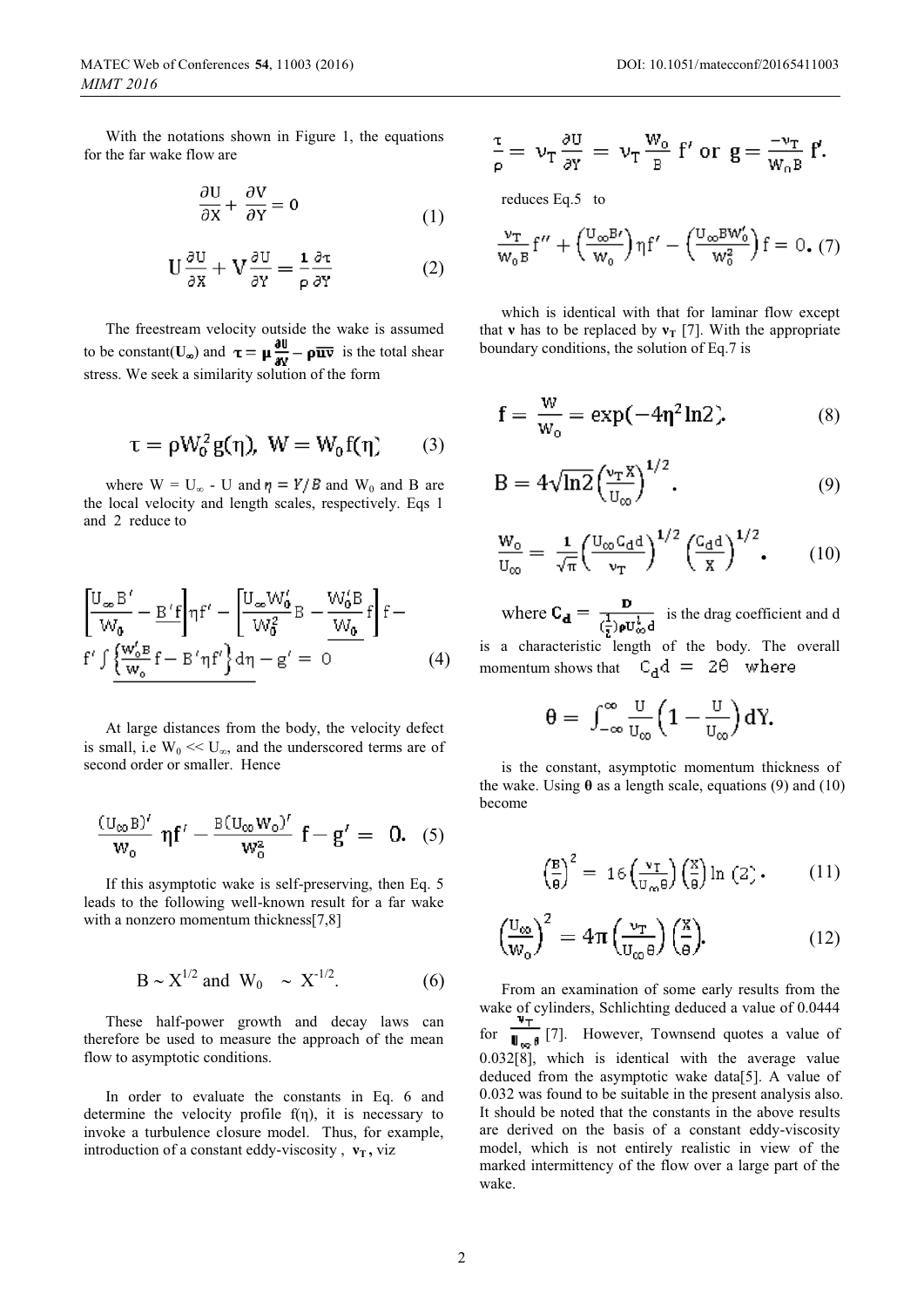# **4 Results and Discussion**

In this section, results of the above analysis are compared with the data measured in the asymmetric wake behind a GAW(2) airfoil. The appropriate value of **θ** was determined from the data of the most downstream station in order to avoid any uncertainties occurring from the measurements near the trailing edge. Figure 2 shows measured mean velocity profiles in the far wake flow at several streamwise stations. Since it was observed that the velocity profiles had reached symmetry only one half of the profiles are shown in the figure. Also, shown in the figure is the self-similar exponential curve given in the Eq. 8. It can be seen from this figure that the measured data are in good agreement with the exponential asymptotic profile except for some small departures near the outer edge of the wake.



Figure 3 shows the variation of wake half thickness in the far wake. This figure also shows the relationship for wake half thickness as given by the Eqs.11 with  $\frac{\Psi_{\tau}}{\sigma_{\alpha}}$  = 0.032. From this figure it is clearly seen that the  $\mathbf{U}_{\infty} \boldsymbol{\theta}$ wake half thickness does not follow the asymptotic power laws with the prescribed constant value of eddy-viscosity until about  $X/\theta = 300$  and after that the agreement between the measured data and the analytical results is reasonably good.



**Figure 4** Streamwise development of inverse of maximum velocity defect

Figure 4 shows the variation of inverse of maximum velocity defect in the far wake. This figure also shows the relationship for inverse of maximum velocity defect as given by the Eq. 12 with  $\frac{1}{\ln a} = 0.032$ . From this figure it is clearly seen that the inverse of the maximum velocity defect does not follow the asymptotic power law with the prescribed constant value of eddy-viscosity until about  $X/\theta = 300$  and after that the agreement between the measured data and the analytical results is reasonably good.

In summary, the experimental data in the turbulent wake behind a GAW(2) airfoil indicate that the velocity profiles have become symmetric in the far wake. The experimental data in the turbulent far wake behind the GAW(2) airfoil indicate that the wake becomes independent of the initial conditions and approaches as asymptotic state in mean velocity at around  $X/\theta = 300$ .

#### **5 Conclusions**

Mean velocity measurements have been carried out in the far wake flow region behind a GAW(2) airfoil. It is shown that the self-similarity analysis of a symmetric two-dimensional far wake flow can be extended to the far